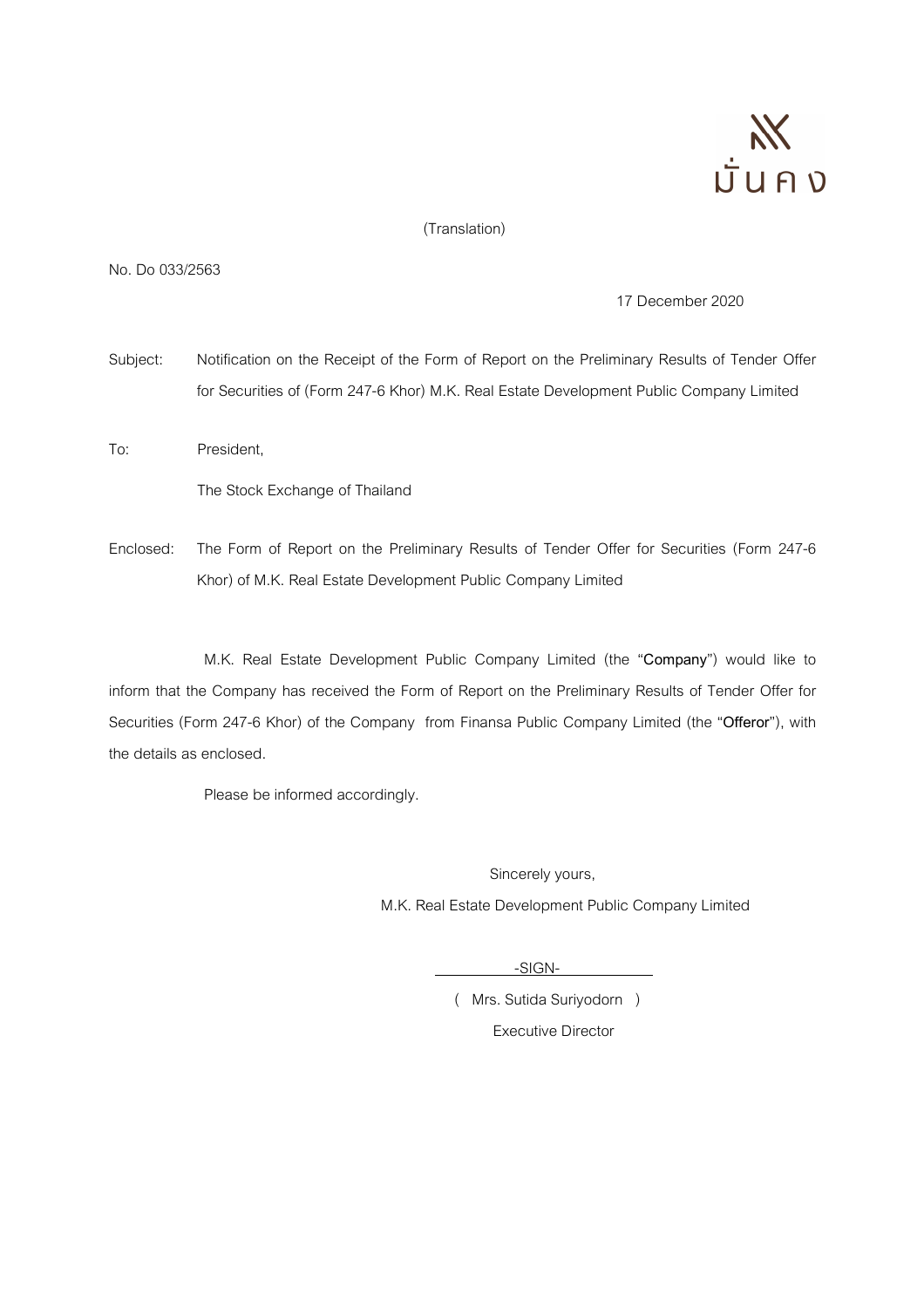## - Translation -

Form 247-6-Khor (SorChor. 6/2546)

# Form of Report on the Preliminary Result of the Tender Offer

### 1. Submission Date:

17 December 2020

#### 2. Name of the Offered Securities:

Ordinary shares of M.K. Real Estate Development Public Company Limited (the "Business")

## 3. Name of the Offeror:

Finansa Public Company Limited (the "Offeror")

### 4. Name of the Tender Offer Preparer:

**TISCO Securities Company Limited** 

#### 5. Tender offer period:

25 business days, starting from 16 November 2020 to 23 December 2020

# 6. Number and percentage of securities held by the Offeror prior to the Tender Offer and the tendered securities as at the end of 16 December 2020

#### 6.1 Ordinary Shares

|                                                                         | Class of<br>shares | Number of<br>shares | Percentage of total<br>number of outstanding<br>shares of the Business | Percent of<br>total voting rights |
|-------------------------------------------------------------------------|--------------------|---------------------|------------------------------------------------------------------------|-----------------------------------|
| Shares held prior to<br>the making of Tender<br>Offer                   | Ordinary<br>shares | 205, 127, 018       | 18.80                                                                  | 18.80                             |
| Tendered shares                                                         | Ordinary<br>shares | 9,903,820           | 0.91                                                                   | 0.91                              |
| Shares held after the<br>Tender Offer<br>(including tendered<br>shares) | Ordinary<br>shares | 215,030,838         | 19.71                                                                  | 19.71                             |

## 6.2 Convertible Securities

- None -